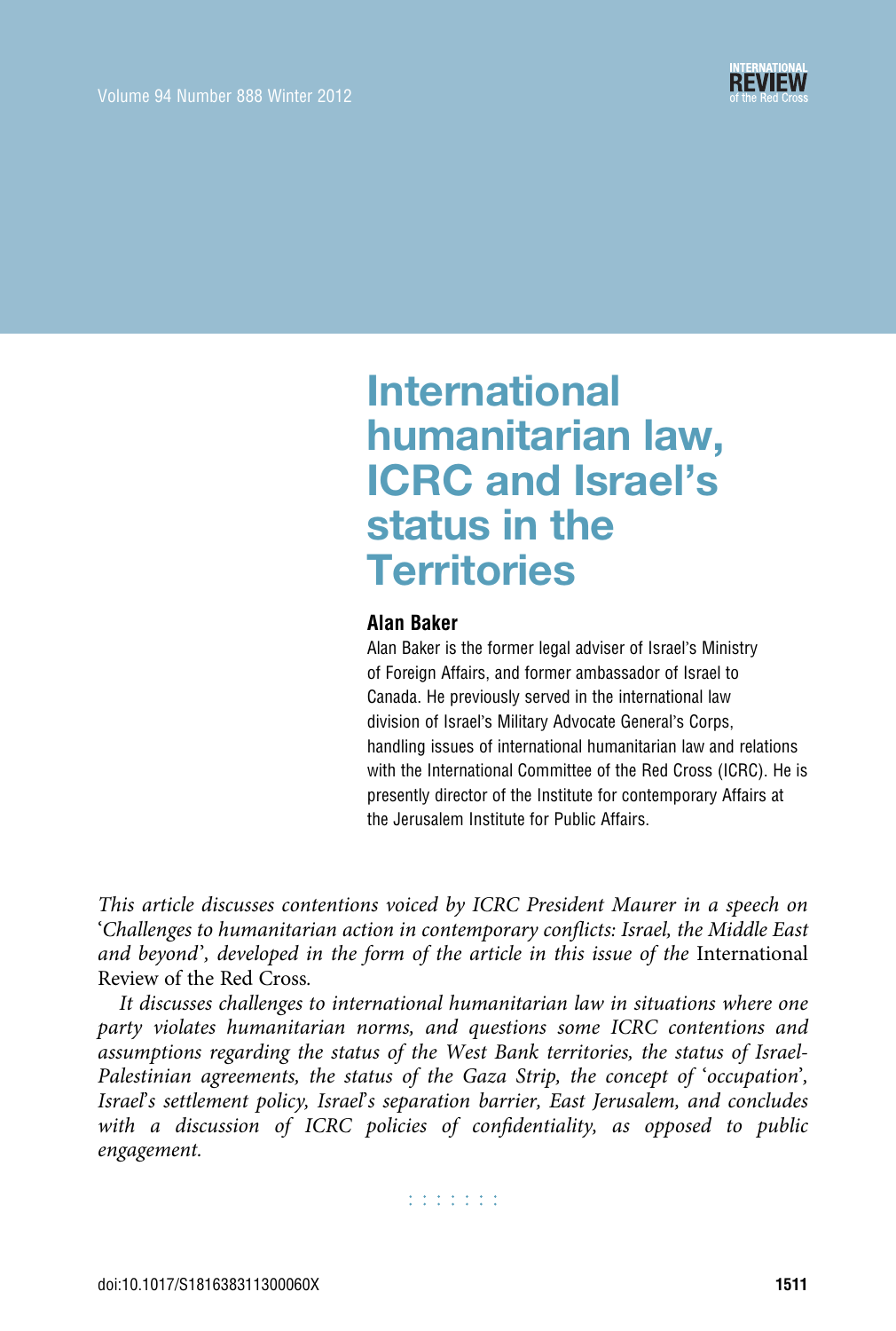This article discusses and analyses several points and contentions voiced by ICRC President Peter Maurer in his article in this issue of the International Review of the Red Cross. 1

In his article, President Maurer discusses the significance, importance and challenges of international humanitarian law in general, as well as specific topics relating to Israel's status and actions in the territories.

# Significance of international humanitarian law

In expounding the ICRC view on the significance of international humanitarian law (IHL) in today's difficult and testing times, especially in the context of the situation in the Middle East, ICRC President Maurer attributes to humanitarian law an 'extraordinary significance in providing a legitimacy beyond today's international system'. As such, he considers humanitarian law to be a 'future-oriented body of law'.

Undoubtedly, IHL constitutes a vital and significant component in any and every conflict situation. It carries a huge potential for regulating the behavior of the various parties to such a conflict situation, reducing suffering and encouraging stability.

However, it cannot function independently of, beyond and separately from the historic, legal and political realities of today's international system. As such, it cannot exist or be implemented in a normative, legal or political vacuum. In order for it to be effective, IHL must relate to, and take into consideration each specific and individual framework, situation or circumstances in which it needs to be invoked and implemented.

While President Maurer correctly describes IHL as a 'tool for the protection of the life and dignity of civilians and combatants and thus a modicum of stabilisation in the midst of conflict', <sup>2</sup> this is accurate and workable as long as, and inasmuch as it is respected and implemented by all elements involved in any particular conflict.

However, despite what is obvious, obligatory and second-nature for military commanders and soldiers of the official, organised armed forces of a state that conducts itself in accordance with international law, and duly regulates such matters as discriminate targeting and ensuring proportionate use of force, this is regrettably not so obvious and acceptable to terror forces, organised or otherwise. Such forces, by definition, have no obligation or inclination to abide by humanitarian norms. The opposite is in fact the case. For their own tactical purposes aimed at targeting and harming civilians, they determinedly and indiscriminately attack civilian areas, centers, dwellings, protected public areas and cynically abuse

2 Ibid.

<sup>1</sup> See Peter Maurer, 'Challenges to international humanitarian law: Israel's occupation policy', in this issue. President Maurer's article is based on a speech delivered at the Minerva Center for Human Rights, at the Hebrew University of Jerusalem, Israel, on 3 July 2013, entitled 'Challenges to humanitarian action in contemporary conflicts: Israel, the Middle East and beyond'.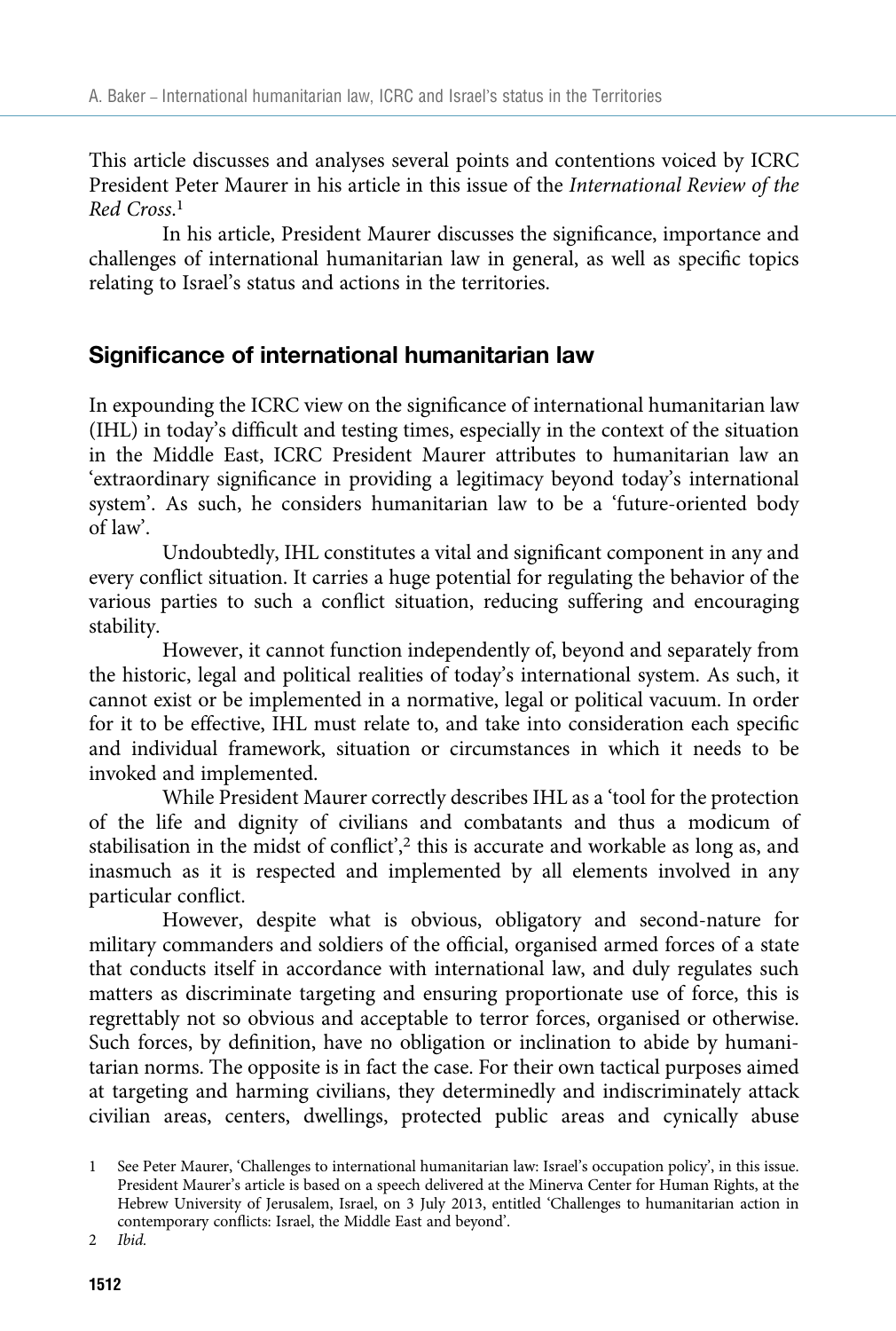

buildings such as churches, mosques, schools and hospitals, using them as shields for rocket and weapons emplacements. They take civilian hostages and generally, knowingly utilize and rely on the above-noted assumption that an organized army or military forces of a state will function in accordance with such norms and will therefore hesitate before responding.3

# Status of the Territories

Moving from the universal and general challenges to implementing IHL to the specific humanitarian challenges in the context of the relationship between Israel and the Palestinians, there are some basic assumptions figuring in ICRC official positions and statements, including the contribution of President Maurer in this issue of the Review<sup>4</sup> regarding the status of the territories administered by Israel since 1967, that appear to have become lingua franca within the ICRC itself as well as in the United Nations (UN) and the international community in general. These assumptions, mostly politically-generated, call for some clarification inasmuch as they would appear to be inaccurate and to run counter to the ICRC's fundamental principles of impartiality and neutrality as defined in the Preamble to the Statutes of the International Red Cross and Red Crescent Movement,<sup>5</sup> and reaffirmed in the Article 4 of the ICRC's own Statutes.6

The first and perhaps the most frequently repeated and inaccurate assumption, including by the ICRC President himself, is to describe the historically-termed areas of Judea and Samaria, the Gaza Strip and the eastern part of Jerusalem held by Israel since 1967 as the 'Occupied Palestinian territory'.<sup>7</sup> This expression is inaccurate historically and legally, and is inherently and clearly politically-slanted.

These areas, situated in the 'West bank' of the River Jordan, an area originally described in the 29 November 1947 UN General Assembly 'partition' resolution 181 as 'the hill country of Samaria and Judea' <sup>8</sup> have never been part of, nor have they ever belonged to, or been seized from any sovereign or other formal

4 See P. Maurer, above note 1.

<sup>3</sup> See Alan Baker, 'Legal and Tactical Dilemmas Inherent in Fighting Terror: Experience of the Israeli Army in Jenin and Bethlehem (April–May 2002)', in Richard B. Jacques (ed.), International Law Studies Vol. 80: Issues in International Law and Military Operations, US Naval War College, pp. 273–285.

<sup>5</sup> Statutes of the International Red Cross and Red Crescent Movement, Preamble, in Handbook of the International Red Cross and Red Crescent Movement, 13th ed., ICRC/International Federation of Red Cross and Red Crescent Societies, 1994, p. 417: 'in order to continue to enjoy the confidence of all, the Movement may not take sides in hostilities or engage at any time in controversies of a political, racial, religious or ideological nature'.

<sup>6</sup> See ibid., p. 449, Art. 4 (1)(a), Statutes of the International Committee of the Red Cross as revised, which defines the role of the ICRC as 'to maintain and disseminate the Fundamental Principles of the Movement, namely, impartiality, neutrality, independence, voluntary service, unity and universality'.

<sup>7</sup> See P. Maurer, above note 1.

<sup>8</sup> See UNGA Res. 181, 29 November 1947, section II, available at: [http://daccess-dds-ny.un.org/doc/](http://daccess-dds-ny.un.org/doc/RESOLUTION/GEN/NR0/038/88/IMG/NR003888.pdf?OpenElement) [RESOLUTION/GEN/NR0/038/88/IMG/NR003888.pdf?OpenElement](http://daccess-dds-ny.un.org/doc/RESOLUTION/GEN/NR0/038/88/IMG/NR003888.pdf?OpenElement). All internet references were last accessed in October 2013.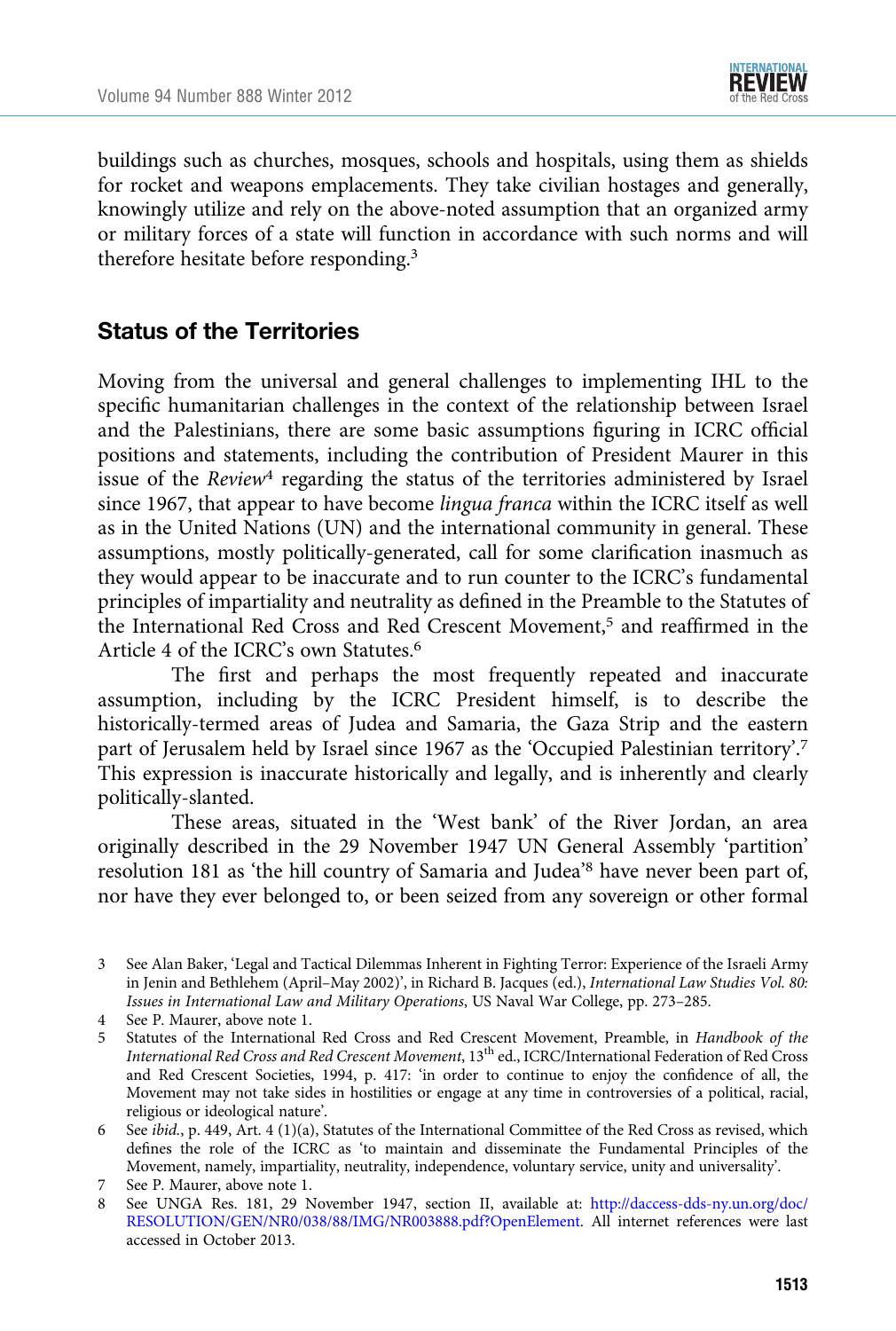Palestinian entity, which has never existed. There has never been any binding treaty, agreement, resolution or any other international document that has accorded this territory to the Palestinians. The expression 'Occupied Palestinian Territory' is nothing more than a political term that has been commonly and frequently used in non-binding political resolutions, principally in the UN General Assembly, but also by the ICRC, representing nothing more than the political viewpoint of the majority of states voting in favour of such resolutions. These political determinations have never constituted, nor can they or should they constitute an authority for any determination by the ICRC that the territories are Palestinian. Such determination is clearly partisan.9

To arbitrarily make such a misleading determination, in fact represents a complete denial of legal, historic and political rights and realities regarding the areas in question, as well as undermining and even attempting to pre-determine the outcome of an ongoing negotiating process, based on valid agreements between Israel and the Palestine Liberation Organisation (PLO), intended to determine, by agreement, the ultimate 'final status' of these areas.

#### Agreements between Israel and the Palestinians

In a similar vein, the position of the ICRC, as voiced by its President, according to which Israel, for 47 years, has exercised: '"actual authority" over the West Bank and the Gaza Strip<sup>'10</sup> and 'continuously maintained effective control over the territories it occupied as a result of the Six Day War in 1967, and over the Palestinian population living there<sup>'11</sup> would appear to be somewhat over-generalised and factually inaccurate. It overlooks the landmark 1995 Israeli-Palestinian Interim Agreement on the West Bank and the Gaza Strip,<sup>12</sup> witnessed by the United States' President as well as leaders of Jordan, Egypt, Russia, Norway, and the European Union and endorsed by the UN, in which the parties agreed that effective control over the area would, pending a final status agreement, be divided between a Palestinian Authority established for that purpose, and Israel.

As such, the PLO, as the formal representative of the Palestinian people, freely and formally agreed that in addition to those West Bank and Gaza Strip areas in which all powers and responsibilities for governance and administration would be transferred into the hands of the Palestinian Authority (Areas A and B and Gaza), Israel would retain effective control over a part of the area (Area C) only. To ignore this fact and claim that the whole area is still 'occupied' by Israel and subject to

<sup>9</sup> On this issue see Robbie Sabel 'The ICJ opinion on the Separation Barrier: Designating the Entire West Bank as "Palestinian Territory"', in Jerusalem Viewpoints, No. 535, 2 October 2005, available at: [http://](http://jcpa.org/jl/vp535.htm) [jcpa.org/jl/vp535.htm](http://jcpa.org/jl/vp535.htm)

<sup>10</sup> See P. Maurer, above note 1.

<sup>11</sup> Ibid.

<sup>12</sup> See Israeli-Palestinian Interim Agreement on the West Bank and the Gaza Strip (Oslo II), Washington, D.C., 28 September 1995, available at: [http://mfa.gov.il/MFA/ForeignPolicy/Peace/Guide/Pages/THE%](http://mfa.gov.il/MFA/ForeignPolicy/Peace/Guide/Pages/THE%20ISRAELI-PALESTINIAN%20INTERIM%20AGREEMENT.aspx) [20ISRAELI-PALESTINIAN%20INTERIM%20AGREEMENT.aspx.](http://mfa.gov.il/MFA/ForeignPolicy/Peace/Guide/Pages/THE%20ISRAELI-PALESTINIAN%20INTERIM%20AGREEMENT.aspx)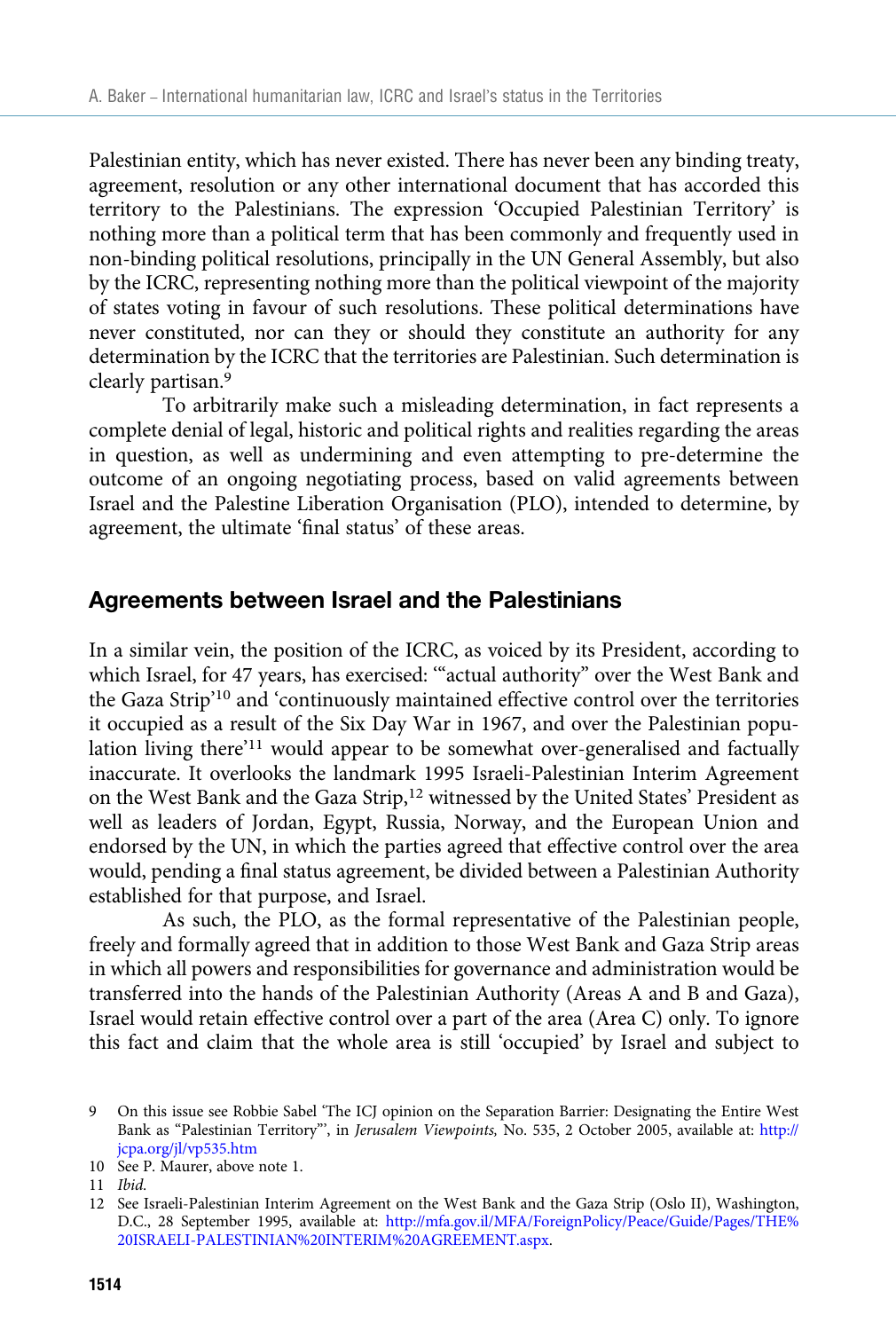Israel's effective military control would appear to be inaccurate and misleading at the least.

This unique and sui generis situation, including the history and circumstances of the Israeli-Palestinian conflict regarding the territories, as well as the series of agreements and memoranda that have been signed between the Palestinian leadership and the Government of Israel,<sup>13</sup> have produced a special independent regime – a lex specialis – that governs all aspects of the relationship between them, including the respective status of each party vis-à-vis the territory. As such, the oft-repeated contention that the Fourth Geneva Convention is applicable to the territories would appear to ignore this unique situation and this vital body of agreements.

The Israeli-Palestinian agreements call for a final status negotiating process to determine the fate of the territories. This process is underway, and thus the necessities of complete neutrality oblige the ICRC, as well as the international community as a whole, to allow this process to proceed, without attempting to prejudge or predetermine the outcome.

# Status of the Gaza Strip

By the same criteria of accuracy, some eight years after Israel's forces and settlements were removed by Israel, unilaterally, from the Gaza Strip, the contention as articulated by the President of ICRC that Israel continues to maintain 'effective control over the Strip' , that it uses 'coercive measures' which impede 'efforts to build proper democratic institutions across areas under Palestinian administrative authority', and that Israel is responsible for the 'depressing' social and economic situation in this area,<sup>14</sup> would appear to indicate of a certain lack of awareness of the actual situation on the ground.

The international community has repeatedly acknowledged the regrettable fact that since Israel's unilateral redeployment out of the Gaza Strip in 2005, the area was occupied by the Hamas terror organization which physically and brutally ousted the Palestinian Authority and established its own effective military control and fundamentalist Islamist administration, totally opposed to any democratic form of governance. This has been accompanied by oppression and ongoing systematic violations of humanitarian norms by the Hamas administration, both vis-à-vis its own local Palestinian population as well as against the Israeli towns and villages in proximity to the Gaza Strip, through repeated indiscriminate firing of rockets

14 See P. Maurer, above note 1.

<sup>13</sup> See Israel-Palestinian Declaration of Principles, 13 September 1993; Exchange of Letters between Prime Minister Rabin and Chairman Arafat of 9–10 September 1993; Agreement on the Gaza Strip and the Jericho Area, 4 May 1994; Interim Agreement between Israel and the Palestinians, 28 September 1995; Agreement on Temporary International Presence in Hebron, 9 May 1996; The Wye River Memorandum, 23 October 1998; The Sharm el-Sheikh Memorandum on Implementation Timeline of Outstanding Commitments of Agreements Signed and the Resumption of Permanent Status Negotiations, 4 September 1999; Protocol Concerning Safe Passage between the West Bank and the Gaza Strip, 5 October 1999. All these documents are referenced in: <http://www.mfa.gov.il/mfa/peace%20process/reference%20documents/>.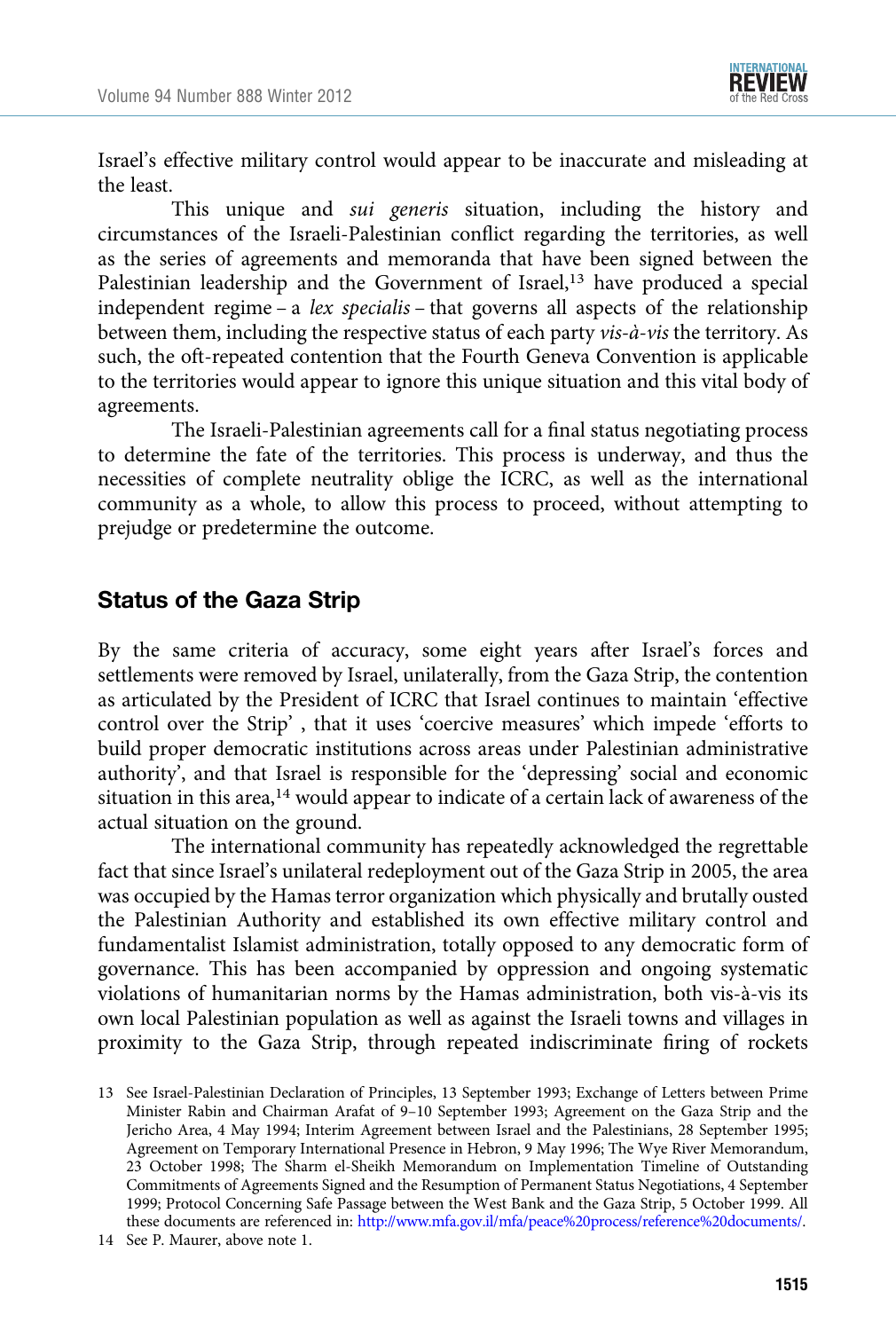against civilian concentrations in Israel and dispatching terrorists into Israel and into Egyptian territory in the Sinai with the sole intention to kill Israeli civilians.

To disregard the acts of terror emanating from the Gaza Strip, willfully and deliberately directed against Israel's civilian population, and to overlook the ongoing threat to Israel's security through the continued stockpiling of offensive weaponry and missiles, would appear to belie reality.

Any limitation on economic and social contacts with the West Bank cannot in good conscience, be attributed to Israel, but is rather the result of the well-known and widely visible hostile internal relationship between the Hamas administration and the Palestinian Authority leadership in the West Bank.

With regard to Israel's 'closure measures' considered by the ICRC to 'impede efforts to build proper democratic institutions',<sup>15</sup> the 2011 report of the UN Secretary-General's Panel of Inquiry on the 31 May 2010 Flotilla Incident clearly acknowledges that:

Israel faces a real threat to its security from militant groups in Gaza. The naval blockade was imposed as a legitimate security measure in order to prevent weapons from entering Gaza by sea and its implementation complied with the requirements of international law.<sup>16</sup>

#### Assumptions regarding 'occupation'

The long-held assumption and determination by the ICRC that the territories are 'occupied' would appear to be based on an inaccurate and partisan reading of the factual situation and of the relevant international legal documentation.

Indeed, in the 1967 'Six Day War' Israel took control inter alia over the West Bank areas of Samaria, Judea, eastern Jerusalem and the Gaza Strip, that had been previously occupied and held by the Hashemite Kingdom of Jordan and Egypt respectively, since the 1948 war initiated against Israel by the neighboring Arab states. Neither of these areas constituted the legitimate sovereign territory of Jordan and Egypt respectively, the two High Contracting Parties to the Fourth Geneva Convention. Hence, Israel has consistently held the view that the classic definition of occupation embodied in the Fourth Geneva Convention regarding the status of territory cannot be attributed to Israel's status in these areas.

The unique historic and legal nature of the West Bank territories of Samaria and Judea and eastern Jerusalem, with basic historic rights emanating from time immemorial and encapsulated legally in official, binding and still valid international documents, inevitably render these territories as *sui generis*, and thus run against any attempt to use standard, loaded and inappropriate definitions such as 'occupied territories' to designate or describe their status.

15 Ibid.

<sup>16</sup> See Report of the Secretary-General's Panel of Inquiry on the 31 May 2010 Flotilla Incident , September 2011, para. 82, available at: [http://www.un.org/News/dh/infocus/middle\\_east/Gaza\\_Flotilla\\_Panel\\_](http://www.un.org/News/dh/infocus/middle_east/Gaza_Flotilla_Panel_Report.pdf) [Report.pdf](http://www.un.org/News/dh/infocus/middle_east/Gaza_Flotilla_Panel_Report.pdf).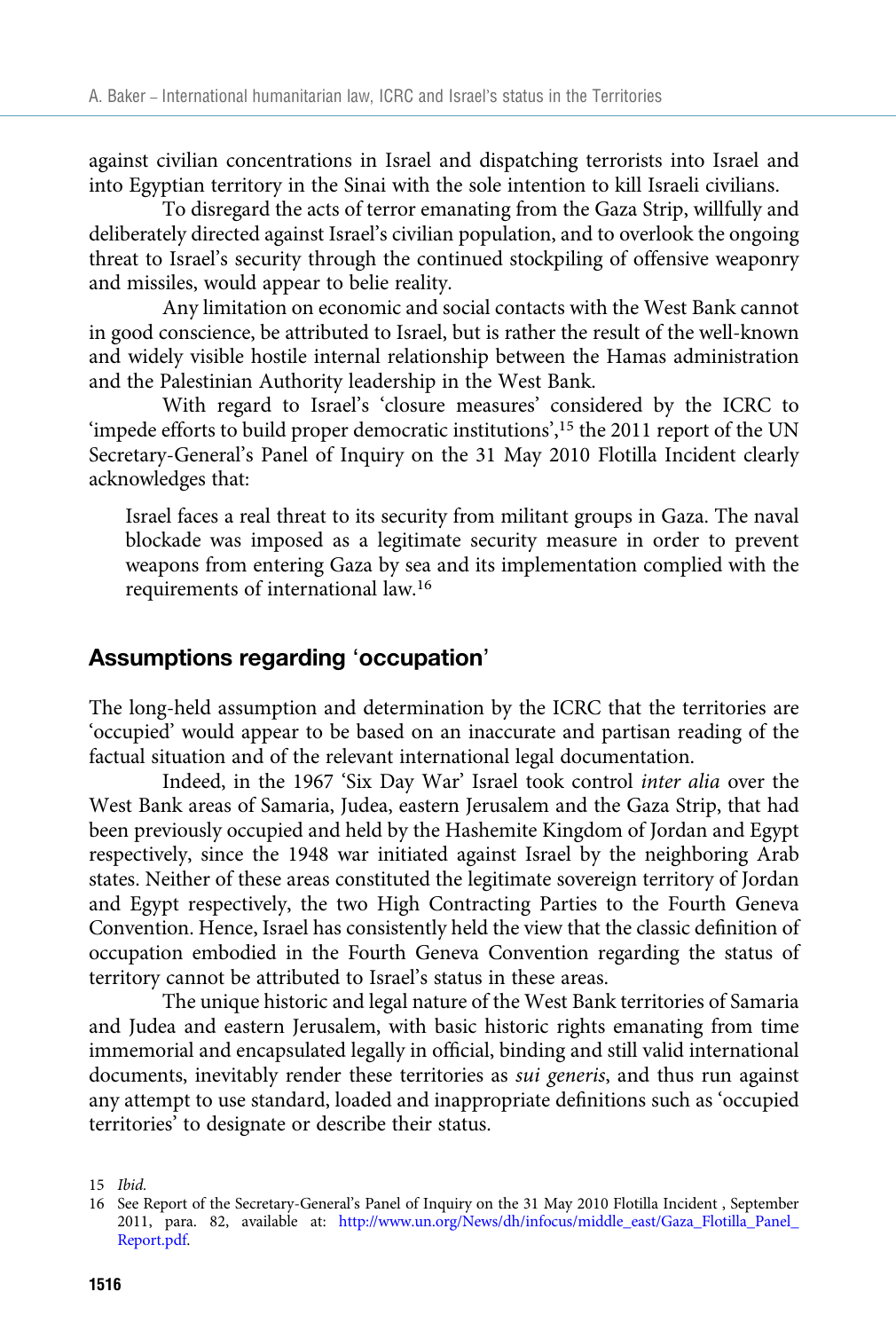

However, at the same time, Israel has, from the start, never denied its humanitarian obligations pursuant to international customary and humanitarian law vis-à-vis the local population in these areas, and to this end has cooperated and continues to cooperate with the ICRC's humanitarian role as set out in the Fourth Geneva Convention, to restore and improve the living conditions of affected Palestinians with a view to both ensuring respect for their basic rights and offering the prospect of a future political solution to the conflict. Furthermore, Israel's Supreme Court maintains strict supervision with a view to ensuring that the Israeli official bodies conduct themselves in accordance with Israel's international humanitarian obligations.<sup>17</sup>

By any objective criterion, the status of the territory could only be considered to be 'disputed territory', subject to an ongoing negotiation process between the involved parties, aimed at determining by agreement the fate of the territory. Any claim or determination, even by the ICRC, attempting to designate and assign the territory to one party, or to deny the rights and status of any party, could only be seen as a departure from the strict policy of neutrality dictated by the fundamental principles of the Red Cross Movement.

## Israel's settlement policy

The ICRC's consistently held claim, as voiced by President Maurer, that the Israel government's settlements policy is a violation of the Fourth Geneva Convention, merits some discussion.

Both the text of the Fourth Geneva Convention as well as its travaux préparatoires, indicate that in the post-World War II circumstances under which the convention was drafted, it was clearly never intended to deal with situations such as Israel's settlements. The authoritative and official commentary by the ICRC, edited by Jean S. Pictet and published in 1958 attributes the origin of Article 49 to situations where portions of an Occupying Power's own population were coerced into being transferred in order to colonise those territories.18

Historically, during the period of the Second World War, over 40 million people were subjected to forced migration, evacuation, displacement, and expulsion, including 15 million Germans, five million Soviet citizens, and millions of Poles, Czechs, Ukrainians and Hungarians. The vast numbers of people affected and the aims and purposes behind such a population movement speak for themselves. Realistically, there is nothing to link such circumstances to Israel's settlement policy.

<sup>17</sup> See High Court of Justice (HCJ), Beit Sourik Village Council v. Government of Israel, HCJ 2056/04, Judgement, available at: [http://elyon1.court.gov.il/Files\\_ENG/04/560/020/A28/04020560.A28.pdf](http://elyon1.court.gov.il/Files_ENG/04/560/020/A28/04020560.A28.pdf); Mariabe v Prime Minister of Israel, HCJ 7957/04, Judgement, available at: [http://elyon1.court.gov.il/](http://elyon1.court.gov.il/Files_ENG/04/570/079/A14/04079570.A14.pdf) [Files\\_ENG/04/570/079/A14/04079570.A14.pdf.](http://elyon1.court.gov.il/Files_ENG/04/570/079/A14/04079570.A14.pdf)

<sup>18</sup> For an extensive summary of the reasoning behind the drafting of the convention, see Jean Pictet (ed.), Commentary on the Geneva Conventions of 12 August 1949, Vol. 4, Geneva Convention relative to the Protection of Civilian Persons in Time of War, ICRC, Geneva, 1958, pp. 3–9.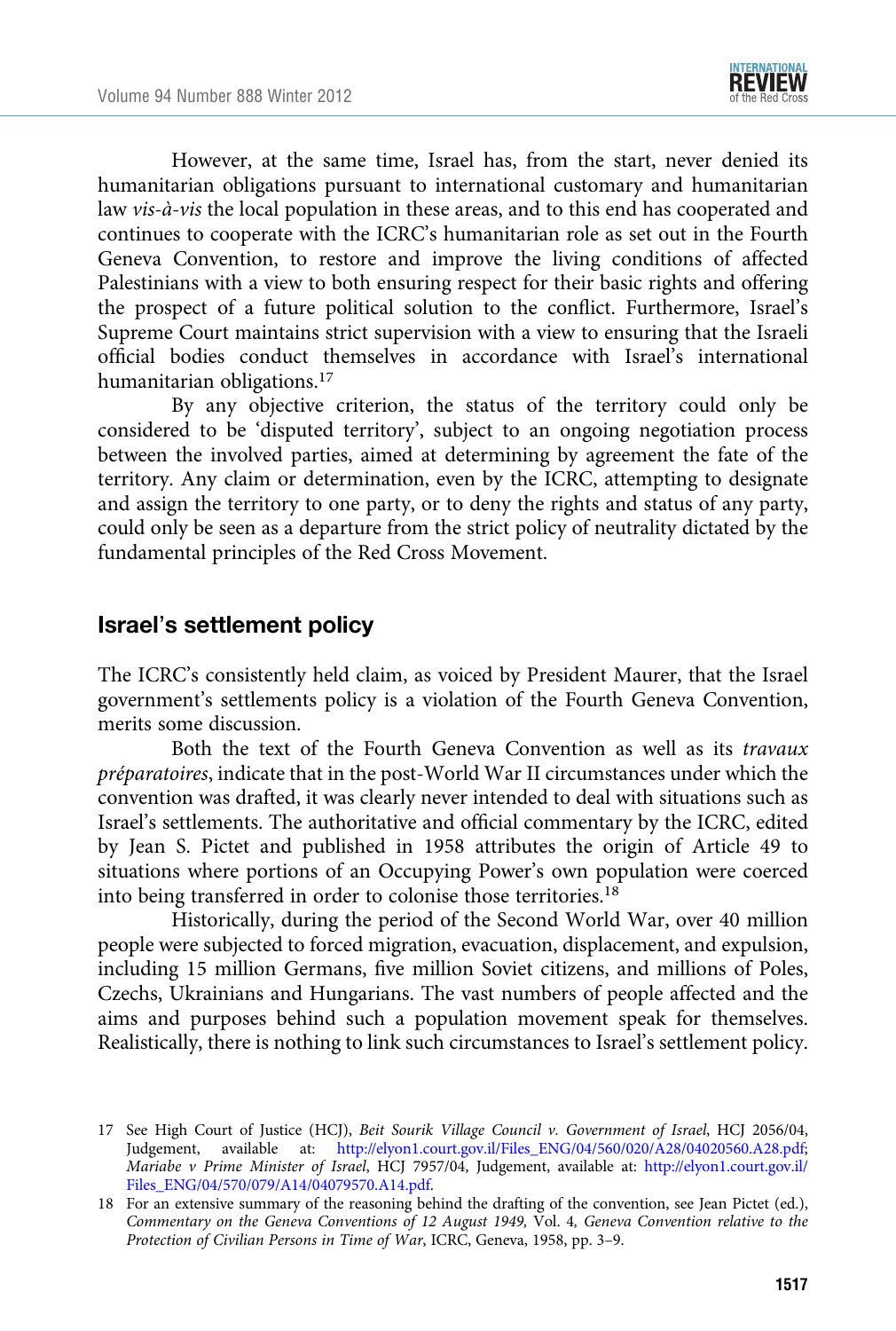Article 49 of the Fourth Geneva Convention uses terminology that is indicative of governmental action in coercing its citizens to move. Yet Israel has not forcibly deported or mass-transferred its citizens into the territories. It has consistently maintained a policy enabling people to reside voluntarily on land that is not privately owned. Any claim regarding ownership of land is open to supervision and adjudication within Israel's justice system, including by Israel's Supreme Court, and all this is subject to the outcome of the final status negotiations in which the fate of the territories will be agreed-upon.

In some cases Israel has permitted its citizens who have for many years owned property or tracts of land in the territories, and who had been previously dispossessed and displaced by Jordan, to return to their own properties. The presence in these areas of Jewish residence and settlement from Ottoman and British Mandatory times is totally unrelated to the context of, or claims regarding, the Geneva Convention.

Israel has never expressed any intention to colonise the territories, to confiscate land, nor to displace the local population for political or racial reasons, nor to alter the demographic nature of the area.

The background and circumstances in which the Fourth Geneva Convention was drafted, and specifically Article 49, raises a serious question as to the appropriateness and relevance of linkage to and reliance on the article by the ICRC and international community (including the International Court of Justice in its Advisory Opinion on Israel's security barrier)19 as the basis and criterion for determining that Israel's settlements are illegal. One may further ask if this is not a misreading, misunderstanding, or even distortion of that article and its context.20

The agreed-upon final status negotiating issue of settlements is on the negotiating table, and this negotiating process cannot and should should not be prejudiced or undermined by politically inspired and inaccurate determinations.

## Separation barrier

While President Maurer acknowledges Israel's inalienable right and need to ensure the security of its own population and territory, $2<sup>1</sup>$  he appears to take issue with the security barrier that Israel was obliged to construct in order to stem a tragic bout of infiltrations from Palestinian areas into Israel by suicide bombers who wreaked havoc and tragedy, brutally murdering hundreds of innocent Israeli civilians.

<sup>19</sup> See International Court of Justice (ICJ), Legal Consequences of the Construction of a Wall in the Occupied Palestinian Territory, Advisory Opinion, 9 July 2004, ICJ Reports 2004.

<sup>20</sup> For a detailed study of this issue see Alan Baker, 'The Settlements Issue: Distorting the Geneva Convention and the Oslo Accords', in Jerusalem Center for Public Affairs (JCPA), Vol. 10, No. 20, 5 January 2011, available at : [http://jcpa.org/article/the-settlements-issue-distorting-the-geneva-convention-and-the-oslo](http://jcpa.org/article/the-settlements-issue-distorting-the-geneva-convention-and-the-oslo-accords/)[accords/](http://jcpa.org/article/the-settlements-issue-distorting-the-geneva-convention-and-the-oslo-accords/).

<sup>21</sup> P. Maurer, above note 1.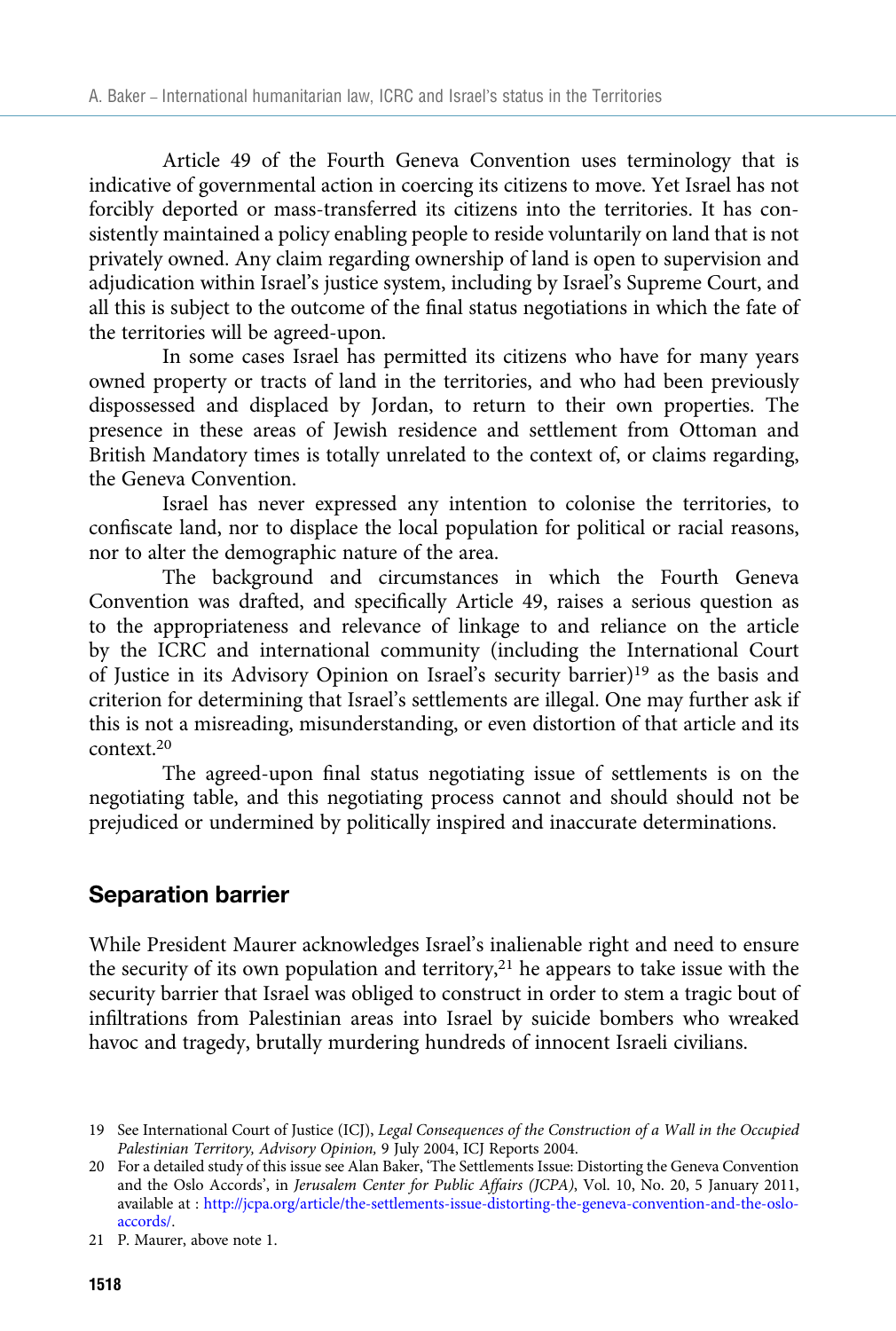

The justification for this barrier was, and continues to be solely pragmatic and based on security considerations, aimed at preventing the abovenoted infiltrations. Its routing within or outside Palestinian areas bears no relation whatsoever to, nor does it prejudice the negotiating issues of borders and settlements, presently under active negotiation by the parties concerned. Israel's Supreme Court, seized with weighing the proportionality of the security justification on the one hand, with the concomitant humanitarian considerations on the other, has maintained a constant vigil to ensure that this proportionality is observed.<sup>22</sup>

While the Advisory Opinion of the ICJ indeed questioned the legality of the barrier, but as observed in the separate opinions of the judges, the court based its opinion solely on positions presented to it opposing the barrier, and thus failed to consider the terror activity that served as justification for its emplacement.23

## East Jerusalem

As explained by President Maurer in his article, the ICRC as well as the international community in general, regards east Jerusalem as no less 'occupied' than any of the other areas in the West Bank and Gaza Strip.

However, as explained above, inasmuch as the status of the West Bank territories of Samaria and Judea are sui generis, and by the very nature of their unique historic, legal and political circumstances and characteristics, are in a category that falls outside the accepted frameworks known within the international community, so the status of Jerusalem is no less unique.

In fact, it is more so, in light of the city's central place, from time immemorial, in world history, and specifically in that of the world's three monotheistic religions - Judaism, Christianity and Islam, as well as being the location of Holy Places and other historic sites to all three religions.<sup>24</sup>

From its entry into eastern Jerusalem in 1967 and with the concomitant realisation of the dream and prayers of every Jew in the world who turns in prayer to Jerusalem, the eastern part of the city has been considered an integral part of Israel

<sup>22</sup> See Beit Sourik case, above note 17. See also Hawaja v. Prime Minister of Israel, No 2577/04 at [http://uri.](http://uri.mitkadem.co.il/wall/bagatz-257704.html) [mitkadem.co.il/wall/bagatz-257704.html;](http://uri.mitkadem.co.il/wall/bagatz-257704.html) Salim and others v. Commander of IDF Forces in Judea and Samaria, available at: [http:/](http://www.psakdin.co.il/fileprint.asp?filename=/minhali/private/ver_dzhe.htm)/www.psakdin.co.il/fileprint.asp?fi[lename=/minhali/private/ver\\_dzhe.htm](http://www.psakdin.co.il/fileprint.asp?filename=/minhali/private/ver_dzhe.htm); and Head of the Azoun Local Council v Government of Israel No. 2732/05, available at: [http://www.azriel.co.il/](http://www.azriel.co.il/modules.php?name=News&file=article&sid=518) [modules.php?name=News&](http://www.azriel.co.il/modules.php?name=News&file=article&sid=518)file=article&sid=518 (these 3 internet references are in Hebrew).

<sup>23</sup> See ICJ, Advisory Opinion, above note 19, separate opinions of Judge Higgins Higgins, paras 15–20, 22, 23, 28, 30, Judge Kooijimans , paras 13, 26, 30, 32 and declaration of Judge Buergenthal, paras 3, 7.

<sup>24</sup> See above note 8. Jerusalem's unique status and character was acknowledged in the 1947 UN General Assembly 'partition' resolution 181, recommending that Jerusalem and its environs become a 'corpus separatum' under a special international regime for the City of Jerusalem, to be administered by the United Nations. Additional attempts in the UN to internationalize Jerusalem never gained support. See also attempts by the UN General Assembly to internationalize Jerusalem in UNGA Res. 185 (S2), 26 April 1948; UNGA Res. 187 (S2), 6 May 1948; UNGA Res. 303 (lV), 9 December 1949.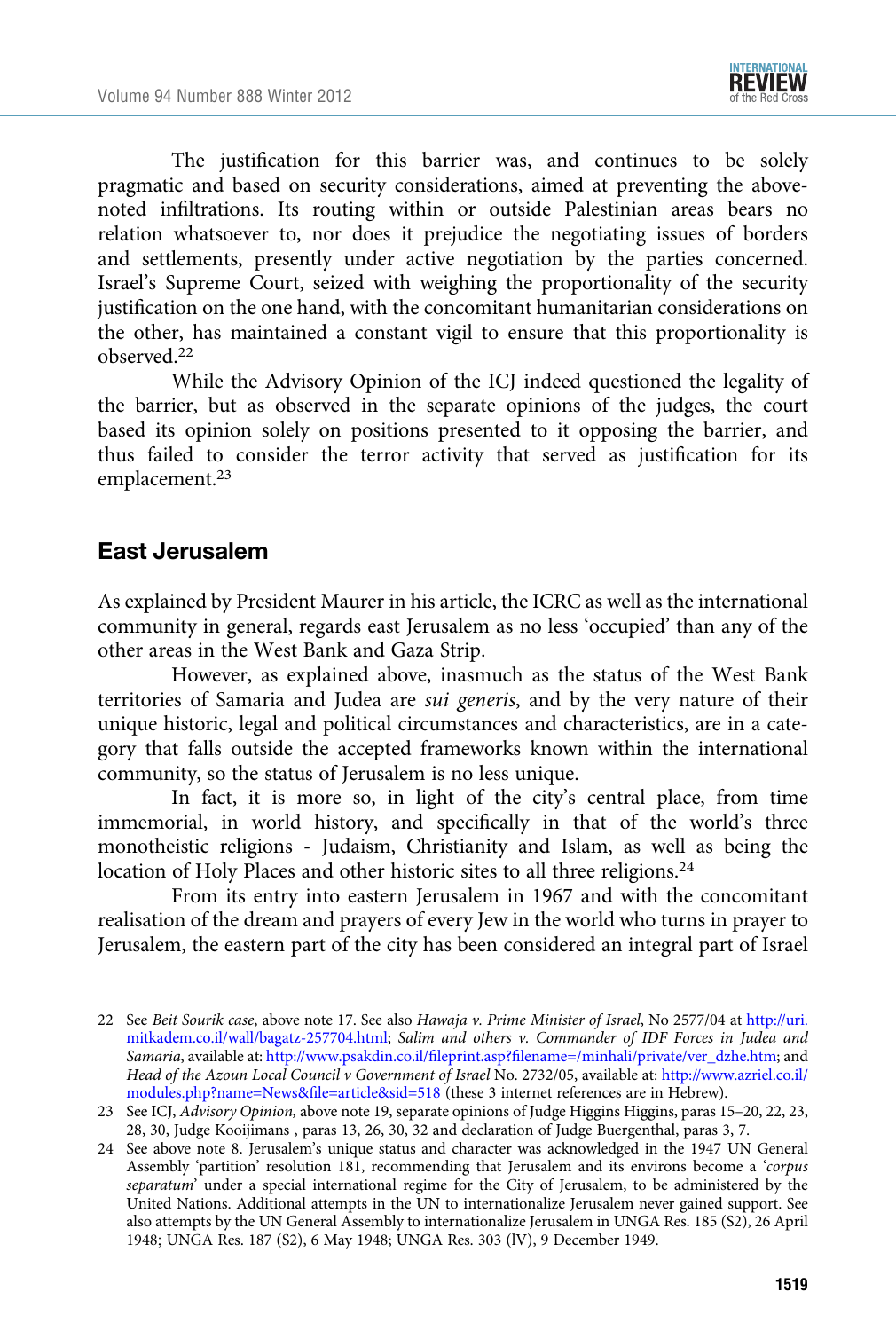and not part of the territories as such. Israel indeed extended its law, jurisdiction and administration to the eastern part of the city.25

At the same time, Israel is committed, pursuant to the Oslo accords, to negotiate 'the issue of Jerusalem' with the Palestinians, with the aim of reaching a satisfactory settlement of the issue, as well as the other final status issues, during the course of the ongoing negotiations.<sup>26</sup>

Palestinians living in east Jerusalem are given the option to choose between full Israeli citizenship and alternatively permanent residency status, enjoying full Israeli social welfare and humanitarian benefits in accordance with Israeli law. As such they are equally subject to the requirements of Israeli law governing urban planning, zoning and construction.

In a similar vein, it is agreed in the Oslo Accords that Palestinian residents of eastern Jerusalem may vote and be elected in Palestinian Authority elections.27

As part of the functional relationship between Israel and the ICRC, and notwithstanding the lack of agreement between the ICRC and Israel regarding the status of Jerusalem, the ICRC carries out, to the best of its ability, its functions in the eastern Jerusalem area in coordination, as necessary, with the appropriate Israeli authorities with a view to ensuring the humanitarian needs of the Palestinians in east Jerusalem.

#### Conclusion: confidentiality or public engagement

In concluding his article, President Maurer discusses the relative aspects of the ICRC's traditional policy of confidentiality in dealing with issues of violations of international humanitarian law on the one hand, and dealing with such issues in a more pro-active manner through engaging the public, on the other hand.<sup>28</sup>

In order to fulfill its humanitarian functions in the manner set out in the Statues of the Movement itself and the ICRC Statutes, as well as in the specific international conventions, the ICRC is bound by its guiding fundamental principle of neutrality, which invokes a specific obligation 'in order to continue to enjoy the confidence of all', not to 'engage at any time in controversies of a political, racial, religious or ideological nature'. 29

Engaging the public, whether through public speeches and statements, the public use of politically-generated terminology, reliance on biased and inaccurate information, and the adoption of formal policy positions based on political

<sup>25</sup> Law and Administration Ordinance (Amendment No. 11) 5727-1967, 21 L.S.I. 75 (1967). There is no reference in this legislation to annexation.

<sup>26</sup> See Israeli-Palestinian Interim Agreement, above note 12. For an in-depth study of the Jerusalem issue, see Alan Baker, 'Is Jerusalem Really Negotiable – An Analysis of Jerusalem's Place in the Peace Process', in JCPA, No. 11, May 2013, available at: [http://jcpa.org/article/is-jerusalem-really-negotiable-an-analysis-of](http://jcpa.org/article/is-jerusalem-really-negotiable-an-analysis-of-jerusalems-place-in-the-peace-process-2/)[jerusalems-place-in-the-peace-process-2/.](http://jcpa.org/article/is-jerusalem-really-negotiable-an-analysis-of-jerusalems-place-in-the-peace-process-2/)

<sup>27</sup> See Israeli-Palestinian Interim Agreement, above note 12, and specifically Annex II concerning elections, available at: [http://www.knesset.gov.il/process/docs/heskemb3\\_eng.htm.](http://www.knesset.gov.il/process/docs/heskemb3_eng.htm)

<sup>28</sup> P. Maurer, above note 1.

<sup>29</sup> See above note 6.